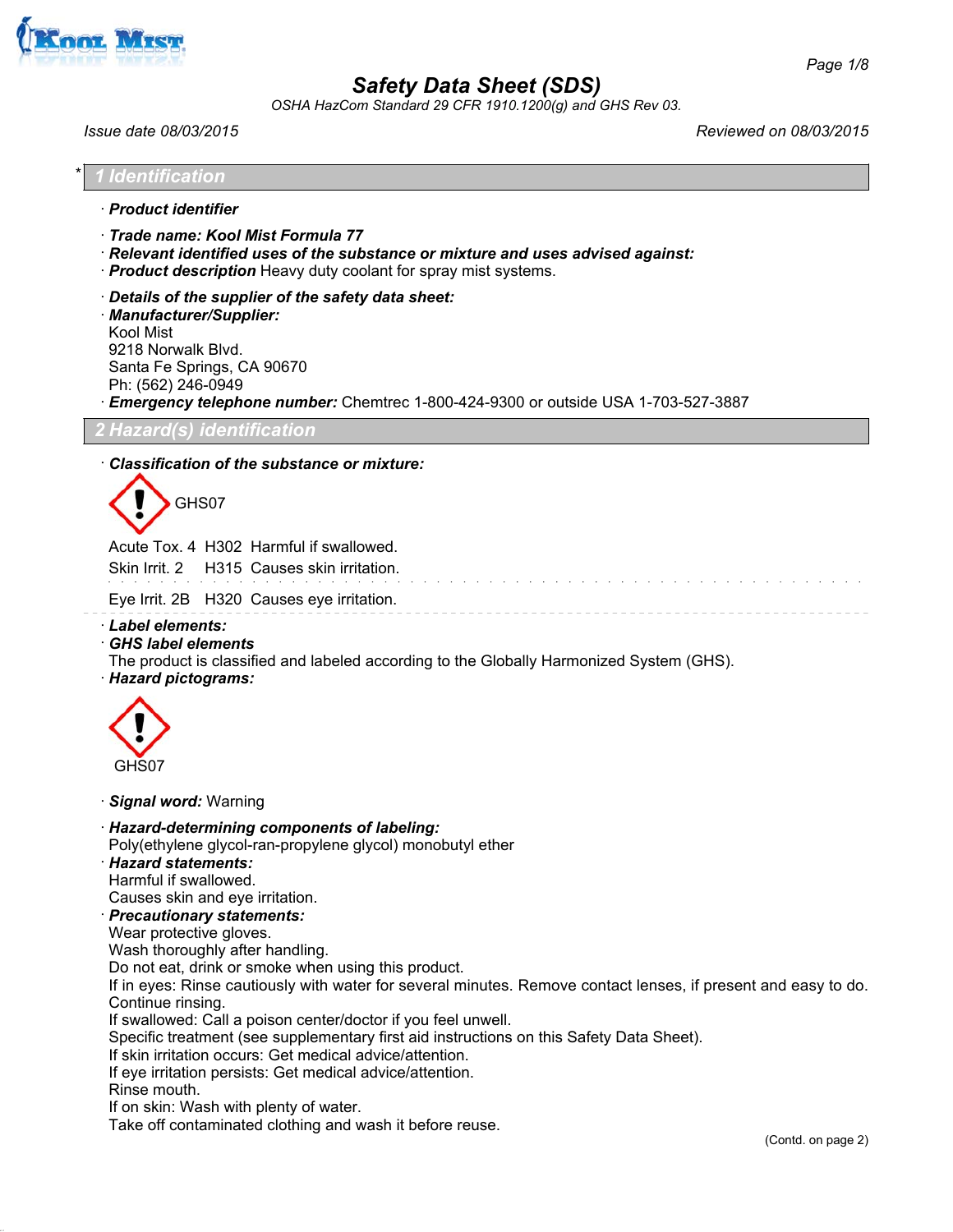

*OSHA HazCom Standard 29 CFR 1910.1200(g) and GHS Rev 03.*

*Issue date 08/03/2015 Reviewed on 08/03/2015*

### *Trade name: Kool Mist Formula 77*

Dispose of contents/container in accordance with local/regional/national/international regulations.

- · *Classification system:*
- · *NFPA ratings (scale 0 4)*

1

0 0 Health  $= 1$  $Fire = 0$ Reactivity =  $0$ 

· *HMIS-ratings (scale 0 - 4)*

**HEALTH**  FIRE REACTIVITY  $\boxed{0}$  Reactivity = 0 1  $\boxed{0}$ Health  $= 1$  $Fire = 0$ 

· *Hazard(s) not otherwise classified (HNOC):* None known

\* *3 Composition/information on ingredients*

#### · *Chemical characterization: Mixtures*

· *Description:* Mixture of substances listed below with nonhazardous additions.

| · Dangerous Components:                                                                                                                                                                                                                                                                                             |        |
|---------------------------------------------------------------------------------------------------------------------------------------------------------------------------------------------------------------------------------------------------------------------------------------------------------------------|--------|
| 102-71-6 Triethanolamine, TEA                                                                                                                                                                                                                                                                                       | 20-40% |
| Skin Irrit. 2, H315; Eye Irrit. 2B, H320                                                                                                                                                                                                                                                                            |        |
| 9038-95-3 Poly(ethylene glycol-ran-propylene glycol) monobutyl ether                                                                                                                                                                                                                                                | 1-5%   |
| ♦ Acute Tox. 2, H300                                                                                                                                                                                                                                                                                                |        |
| · Additional information:                                                                                                                                                                                                                                                                                           |        |
| Concentration of Dangerous Components when diluted:                                                                                                                                                                                                                                                                 |        |
| $\frac{1}{2}$ $\frac{1}{2}$ $\frac{1}{2}$ $\frac{1}{2}$ $\frac{1}{2}$ $\frac{1}{2}$ $\frac{1}{2}$ $\frac{1}{2}$ $\frac{1}{2}$ $\frac{1}{2}$ $\frac{1}{2}$ $\frac{1}{2}$ $\frac{1}{2}$ $\frac{1}{2}$ $\frac{1}{2}$ $\frac{1}{2}$ $\frac{1}{2}$ $\frac{1}{2}$ $\frac{1}{2}$ $\frac{1}{2}$ $\frac{1}{2}$ $\frac{1}{2}$ |        |

Triethanolamine, TEA : <1% Poly(ethylene glycol-ran-propylene glycol) monobutyl ether: <0.1

#### *4 First-aid measures*

#### · *Description of first aid measures:*

· *General information:*

Symptoms of poisoning may occur after several hours; therefore medical observation is advised for at least 48 hours after the accident.

- · *After inhalation:* In case of unconsciousness place patient stably in side position for transportation.
- · *After skin contact:*

Immediately wash with water and soap and rinse thoroughly.

If skin irritation occurs, consult a doctor.

· *After eye contact:*

- Rinse opened eye for at least 15 minutes under running water. If symptoms persist, consult a doctor.
- · *After swallowing:* Immediately call a doctor.
- · *Information for doctor:*
- · *Most important symptoms and effects, both acute and delayed:* No further relevant information available.
- · *Indication of any immediate medical attention and special treatment needed:*

No further relevant information available.

#### *5 Fire-fighting measures*

- · *Extinguishing media:*
- · *Suitable extinguishing agents:* Use fire fighting measures that suit the environment.
- · *Special hazards arising from the substance or mixture:* No further relevant information available.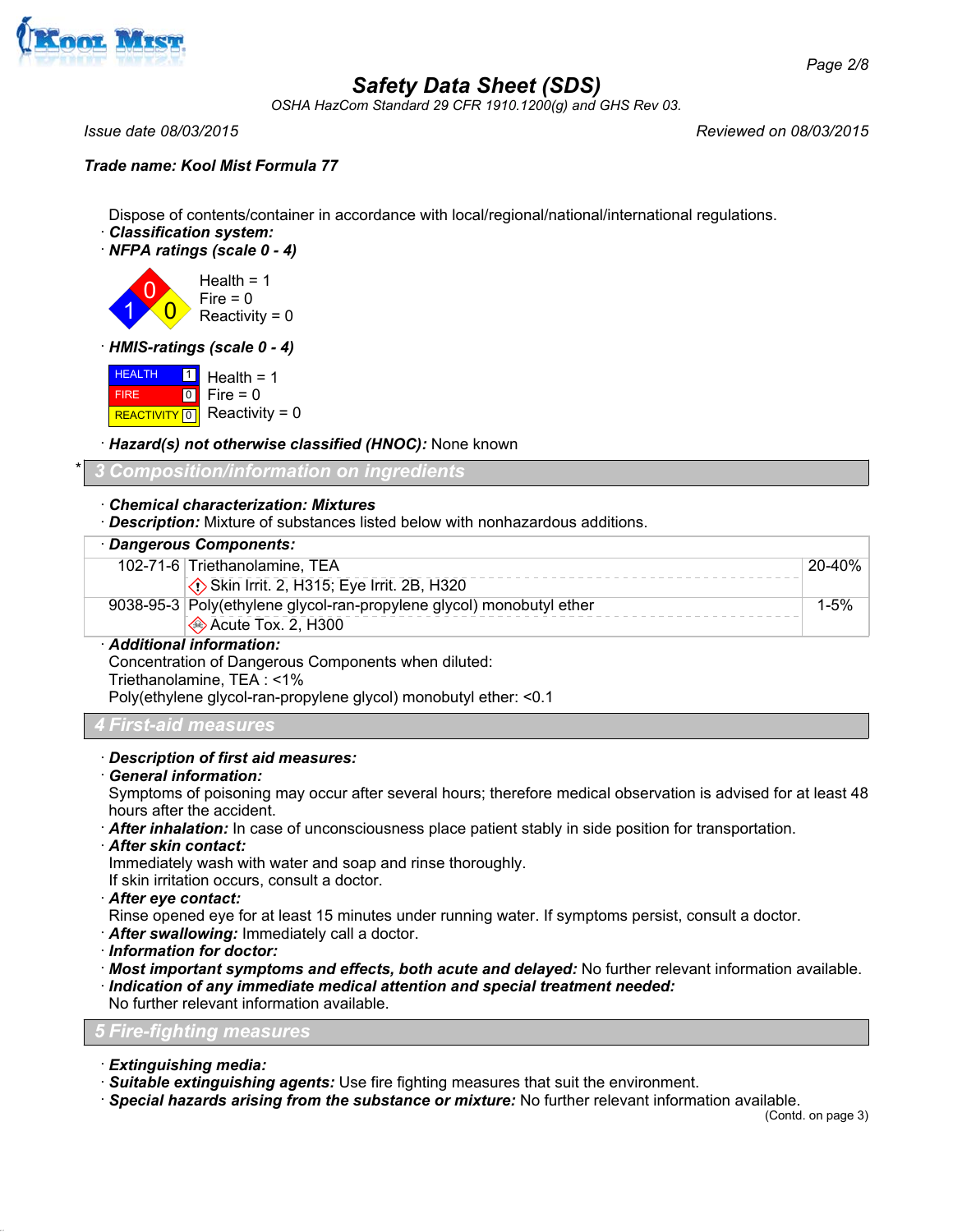

*OSHA HazCom Standard 29 CFR 1910.1200(g) and GHS Rev 03.*

*Issue date 08/03/2015 Reviewed on 08/03/2015*

*Trade name: Kool Mist Formula 77*

### · *Advice for firefighters:*

#### · *Protective equipment:*

As in any fire, wear self-contained breathing apparatus pressure-demand (NIOSH approved or equivalent) and full protective gear to prevent contact with skin and eyes.

#### *6 Accidental release measures*

- · *Personal precautions, protective equipment and emergency procedures:* Not required.
- · *Environmental precautions:* Do not allow to enter sewers/ surface or ground water.

#### · *Methods and material for containment and cleaning up:* Absorb with liquid-binding material (i.e. sand, diatomite, acid binders, universal binders, sawdust). Dispose contaminated material as waste according to section 13. Ensure adequate ventilation.

Dispose of the collected material according to regulations.

· *Reference to other sections:*

See Section 7 for information on safe handling.

See Section 8 for information on personal protection equipment.

See Section 13 for disposal information.

## <u>*Y* **Handling and storage**</u>

#### · *Handling*

· *Precautions for safe handling:*

Ensure good ventilation/exhaustion at the workplace.

Prevent formation of aerosols.

· *Information about protection against explosions and fires:* No special measures required.

### · *Conditions for safe storage, including any incompatibilities:*

· *Storage*

- · *Requirements to be met by storerooms and receptacles:* Store only in the original receptacle.
- · *Information about storage in one common storage facility:* Not required.
- · *Further information about storage conditions:* Keep receptacle tightly sealed.
- · *Specific end use(s):* No further relevant information available.

*8 Exposure controls/personal protection*

· *Additional information about design of technical systems:* No further data; see section 7.

- · *Control parameters:*
- · *Components with occupational exposure limits:*

**102-71-6 Triethanolamine, TEA**

TLV Long-term value:  $5 \text{ mg/m}^3$ 

· *Additional information:* The lists that were valid during the creation of this SDS were used as basis.

· *Exposure controls:*

- · *Personal protective equipment:*
- · *General protective and hygienic measures:*

The usual precautionary measures for handling chemicals should be followed.

Keep away from foodstuffs, beverages and feed.

Immediately remove all soiled and contaminated clothing and wash before reuse.

Wash hands before breaks and at the end of work.

Avoid contact with the eyes and skin.

· *Breathing equipment:* Not required.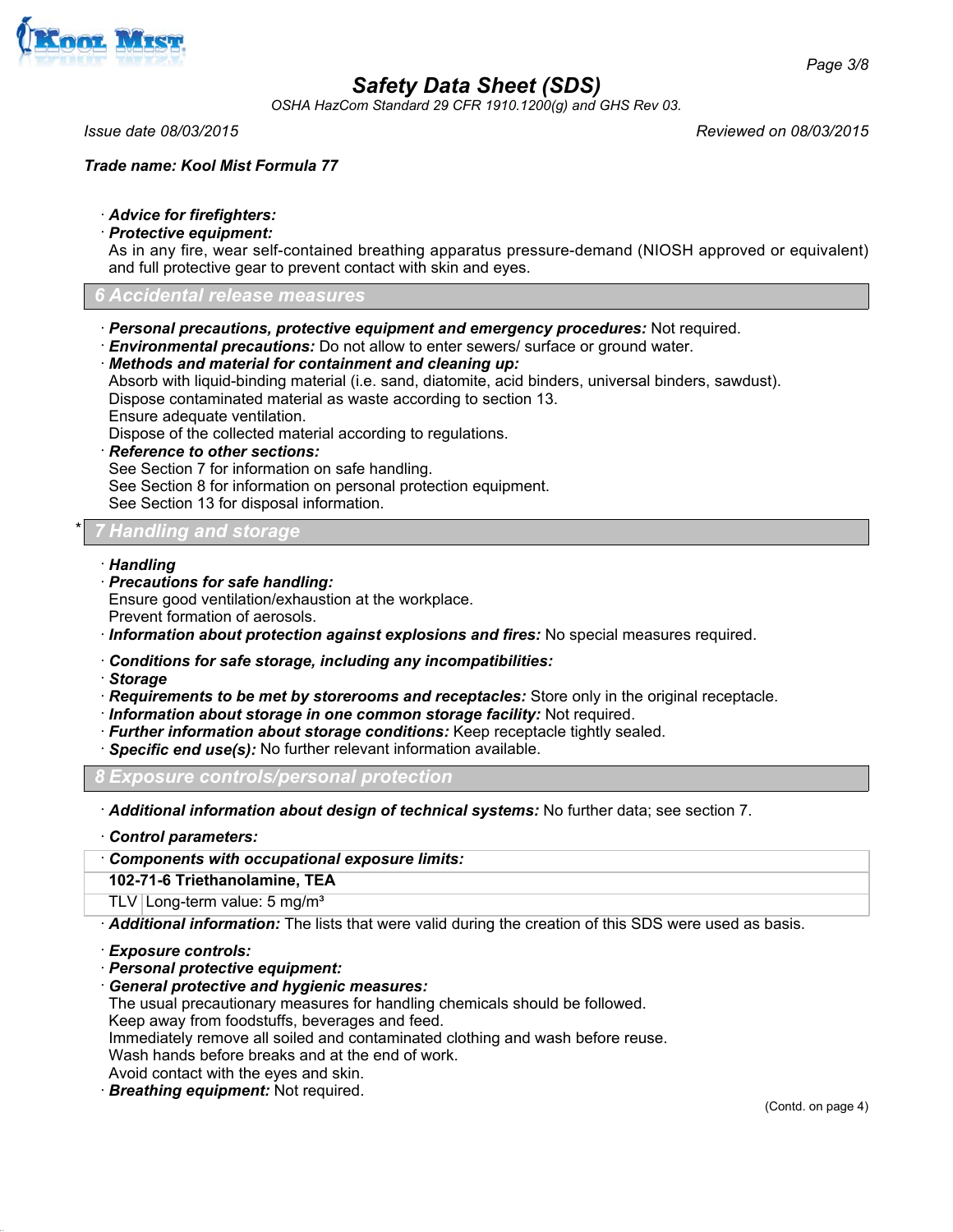

*OSHA HazCom Standard 29 CFR 1910.1200(g) and GHS Rev 03.*

*Issue date 08/03/2015 Reviewed on 08/03/2015*

### *Trade name: Kool Mist Formula 77*

#### · *Protection of hands:*



Protective gloves

The glove material has to be impermeable and resistant to the product/ the substance/ the preparation. Due to missing tests no recommendation to the glove material can be given for the product/ the preparation/ the chemical mixture.

Select glove material based on penetration times, rates of diffusion and degradation.

#### · *Material of gloves:*

The selection of the suitable gloves does not only depend on the material, but also on further marks of quality and varies from manufacturer to manufacturer. As the product is a preparation of several substances, the resistance of the glove material cannot be calculated in advance and has therefore to be checked prior to the application.

· *Penetration time of glove material:*

The exact break-through time has to be determined and observed by the manufacturer of the protective gloves.

· *Eye protection:*



Tightly sealed goggles

#### \* *9 Physical and chemical properties*

## · *Information on basic physical and chemical properties* · *General Information* · *Appearance: Form:* Liquid **Color:** Green · *Odor:* Vinegar · **Odor threshold:** Not determined. · *pH-value:* Acidic Acidic Acidic Acidic · *Change in condition Melting point/Melting range:* Not determined. *Boiling point/Boiling range:* 100 °C (212 °F) · *Flash point:* 180 °C (356 °F) · *Flammability (solid, gaseous):* Not applicable. · *Ignition temperature:* 305 °C (581 °F) · *Decomposition temperature:* Not determined. · **Auto igniting:** Product is not self-igniting. · *Danger of explosion:* Product does not present an explosion hazard. · *Explosion limits: Lower:* 0.0 Vol % *Upper:* 0.0 Vol % · *Vapor pressure @ 20 °C (68 °F):* 23 hPa (17 mm Hg)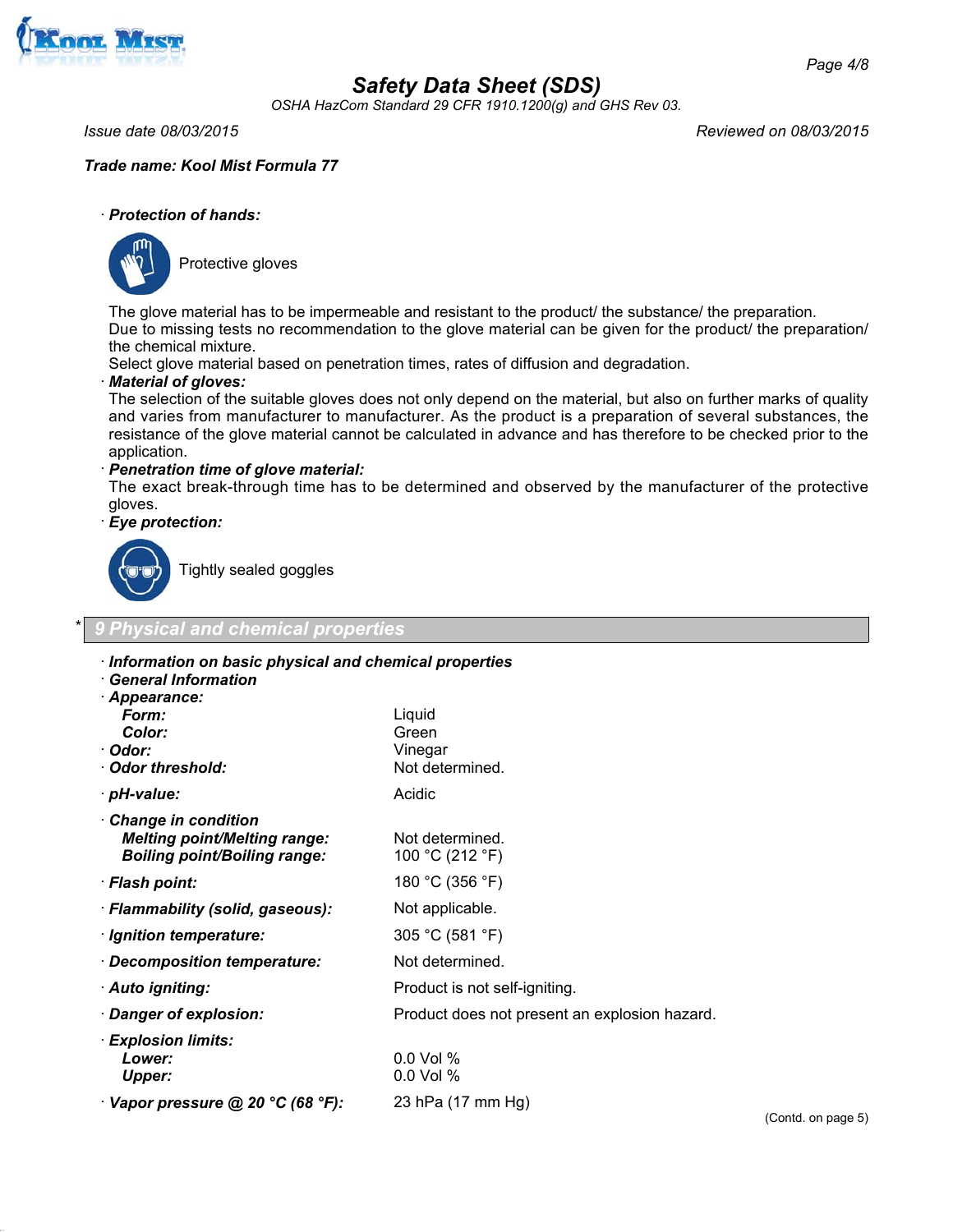

*OSHA HazCom Standard 29 CFR 1910.1200(g) and GHS Rev 03.*

*Issue date 08/03/2015 Reviewed on 08/03/2015*

### *Trade name: Kool Mist Formula 77*

| · Density:<br><b>Relative density:</b>                     | Not determined.                            |
|------------------------------------------------------------|--------------------------------------------|
| Vapor density:                                             | Not determined.                            |
| <b>Evaporation rate:</b>                                   | Not determined.                            |
| · Solubility in / Miscibility with:                        |                                            |
| Water:                                                     | Not miscible or difficult to mix.          |
| · Partition coefficient (n-octanol/water): Not determined. |                                            |
| · Viscosity:                                               |                                            |
| Dynamic:                                                   | Not determined.                            |
| Kinematic:                                                 | Not determined.                            |
| · Solvent content:                                         |                                            |
| <b>Organic solvents:</b>                                   | 20.0%                                      |
| <b>Water:</b>                                              | 20.0%                                      |
| <b>VOC content:</b>                                        | $0\%$                                      |
| Other information:                                         | No further relevant information available. |

#### *10 Stability and reactivity*

· *Reactivity:* No further relevant information available.

- · *Chemical stability:* Stable under normal conditions.
- · *Thermal decomposition / conditions to be avoided:* No decomposition if used according to specifications.
- · *Possibility of hazardous reactions:* No dangerous reactions known.
- · *Conditions to avoid:* No further relevant information available.
- · *Incompatible materials:* No further relevant information available.
- · *Hazardous decomposition products:* No dangerous decomposition products known.

## *11 Toxicological information*

#### · *Information on toxicological effects:*

· *Acute toxicity:*

| LD/LC50 values that are relevant for classification:                 |      |                                   |  |  |  |
|----------------------------------------------------------------------|------|-----------------------------------|--|--|--|
| 102-71-6 Triethanolamine, TEA                                        |      |                                   |  |  |  |
| Oral                                                                 | LD50 | 5530 mg/kg (rat)                  |  |  |  |
|                                                                      |      | 2200 mg/kg (rabbit)               |  |  |  |
|                                                                      |      | LD50 Oral 2200 ml/kg (Guinea Pig) |  |  |  |
|                                                                      |      | 5846 ml/kg (mouse)                |  |  |  |
| Dermal LD50                                                          |      | $>22500$ mg/kg (rabbit)           |  |  |  |
| 9038-95-3 Poly(ethylene glycol-ran-propylene glycol) monobutyl ether |      |                                   |  |  |  |
| Oral                                                                 | LD50 | 12.792 mg/kg (rat)                |  |  |  |
| Dermal LD50                                                          |      | $>20.800$ mg/kg (rabbit)          |  |  |  |

### · *Primary irritant effect:*

- · *On the skin:* Irritant to skin and mucous membranes.
- · *On the eye:*
- Irritating effect.

Causes serious eye irritation.

## · *Additional toxicological information:*

The product shows the following dangers according to internally approved calculation methods for preparations: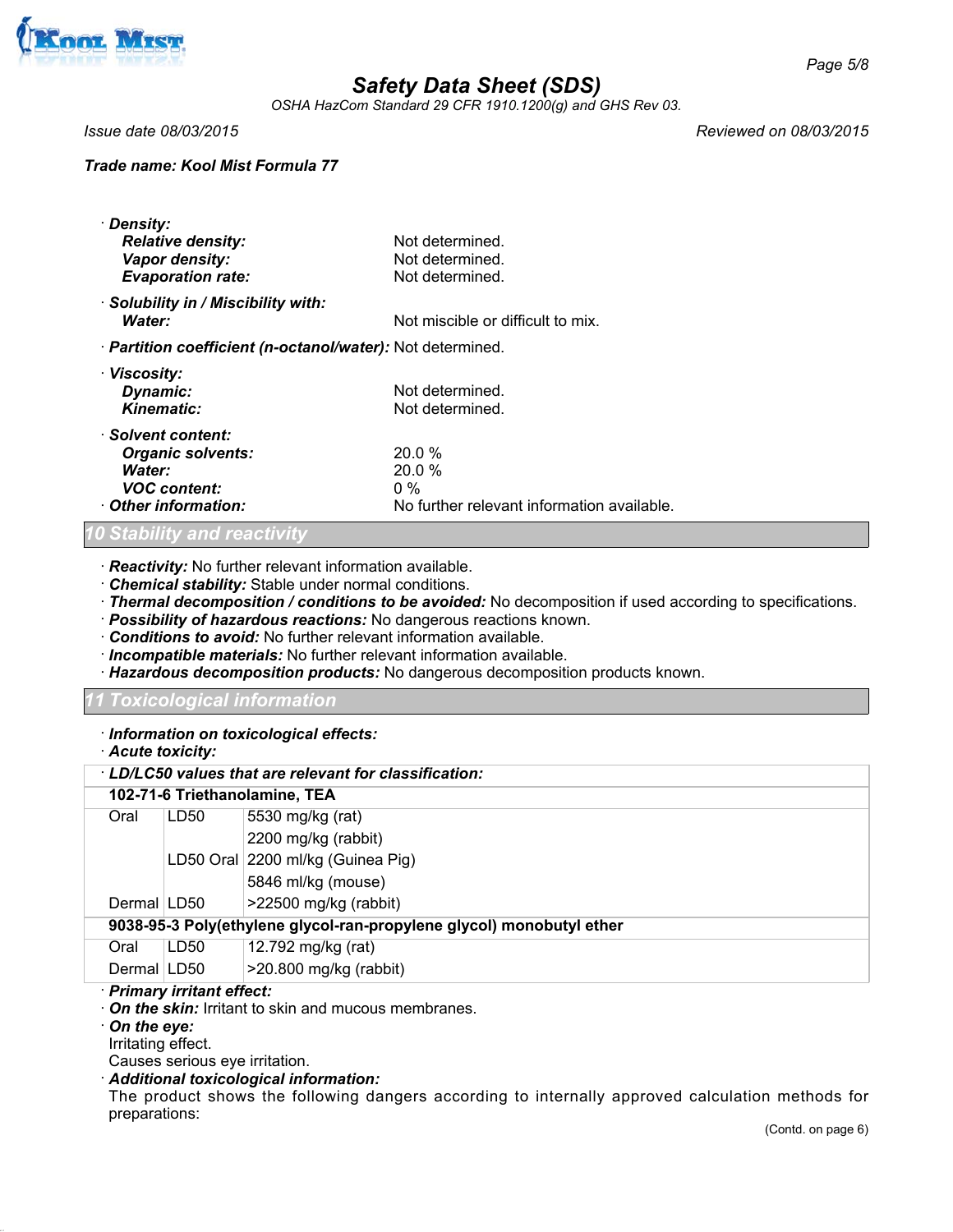

*OSHA HazCom Standard 29 CFR 1910.1200(g) and GHS Rev 03.*

*Trade name: Kool Mist Formula 77*

Harmful Irritant

· *Carcinogenic categories:*

· *IARC (International Agency for Research on Cancer):*

102-71-6 Triethanolamine, TEA 3

· *NTP (National Toxicology Program):*

None of the ingredients are listed.

· *OSHA-Ca (Occupational Safety & Health Administration):*

None of the ingredients are listed.

*12 Ecological information*

· *Toxicity:*

· *Aquatic toxicity:*

**102-71-6 Triethanolamine, TEA**

EC50 609.98 mg/l (daphnia)

- · *Persistence and degradability:* No further relevant information available.
- · *Behavior in environmental systems:*
- · *Bioaccumulative potential:* No further relevant information available.
- · *Mobility in soil:* No further relevant information available.
- · *Additional ecological information:*
- · *General notes:* Not known to be hazardous to water.
- · *Results of PBT and vPvB assessment:*
- · *PBT:* Not applicable.
- · *vPvB:* Not applicable.
- · *Other adverse effects:* No further relevant information available.

### *13 Disposal considerations*

- · *Waste treatment methods:*
- · *Recommendation:* Recycle or dispose with household trash.
- · *Uncleaned packagings:*
- · *Recommendation:* Disposal must be made according to official regulations.

*14 Transport information*

| · UN-Number:                                 |                        |  |  |  |
|----------------------------------------------|------------------------|--|--|--|
| · DOT, ADR, ADN, IMDG, IATA                  | Non-Regulated Material |  |  |  |
| · UN proper shipping name:                   |                        |  |  |  |
| DOT, ADR, ADN, IMDG, IATA                    | Non-Regulated Material |  |  |  |
| · Transport hazard class(es):                |                        |  |  |  |
| · DOT, ADR, ADN, IMDG, IATA                  |                        |  |  |  |
| · Class:                                     | Non-Regulated Material |  |  |  |
| · Packing group:                             |                        |  |  |  |
| · DOT, ADR, IMDG, IATA                       | Non-Regulated Material |  |  |  |
| · Environmental hazards:                     | Not applicable.        |  |  |  |
| · Special precautions for user:              | Not applicable.        |  |  |  |
| · Transport in bulk according to Annex II of |                        |  |  |  |
| <b>MARPOL73/78 and the IBC Code:</b>         | Not applicable.        |  |  |  |

*Issue date 08/03/2015 Reviewed on 08/03/2015*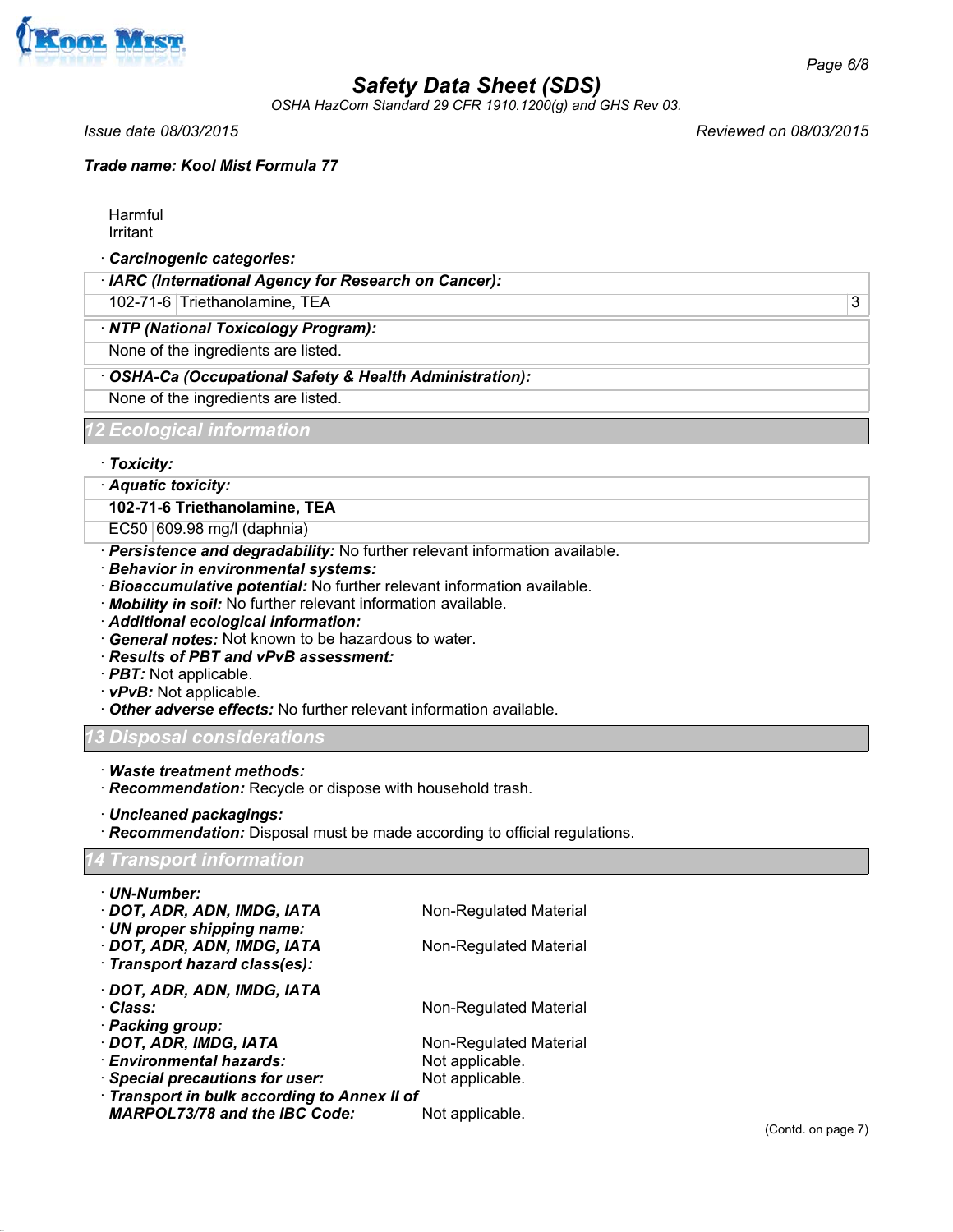

*OSHA HazCom Standard 29 CFR 1910.1200(g) and GHS Rev 03.*

*Issue date 08/03/2015 Reviewed on 08/03/2015*

*Trade name: Kool Mist Formula 77*

· **UN "Model Regulation":** Non-Regulated Material

## *15 Regulatory information*

- · *Safety, health and environmental regulations/legislation specific for the substance or mixture:* · *SARA (Superfund Amendments and Reauthorization):*
- · *Section 355 (extremely hazardous substances):*

None of the ingredients are listed.

· *Section 313 (Specific toxic chemical listings):*

None of the ingredients are listed.

- · *TSCA (Toxic Substances Control Act):*
- All ingredients are listed.
- · *California Proposition 65:*
- · *Chemicals known to cause cancer:*

None of the ingredients are listed.

· *Chemicals known to cause reproductive toxicity for females:*

None of the ingredients are listed.

· *Chemicals known to cause reproductive toxicity for males:*

None of the ingredients are listed.

· *Chemicals known to cause developmental toxicity:*

None of the ingredients are listed.

- · *Carcinogenic categories:*
- · *EPA (Environmental Protection Agency):*

None of the ingredients are listed.

### · *TLV (Threshold Limit Value established by ACGIH):*

None of the ingredients are listed.

· *NIOSH-Ca (National Institute for Occupational Safety and Health):*

None of the ingredients are listed.

· *GHS label elements*

The product is classified and labeled according to the Globally Harmonized System (GHS). · *Hazard pictograms:*



· *Signal word:* Warning

· *Hazard-determining components of labeling:*

Poly(ethylene glycol-ran-propylene glycol) monobutyl ether

· *Hazard statements:* Harmful if swallowed.

Causes skin and eye irritation.

· *Precautionary statements:*

Wear protective gloves. Wash thoroughly after handling.